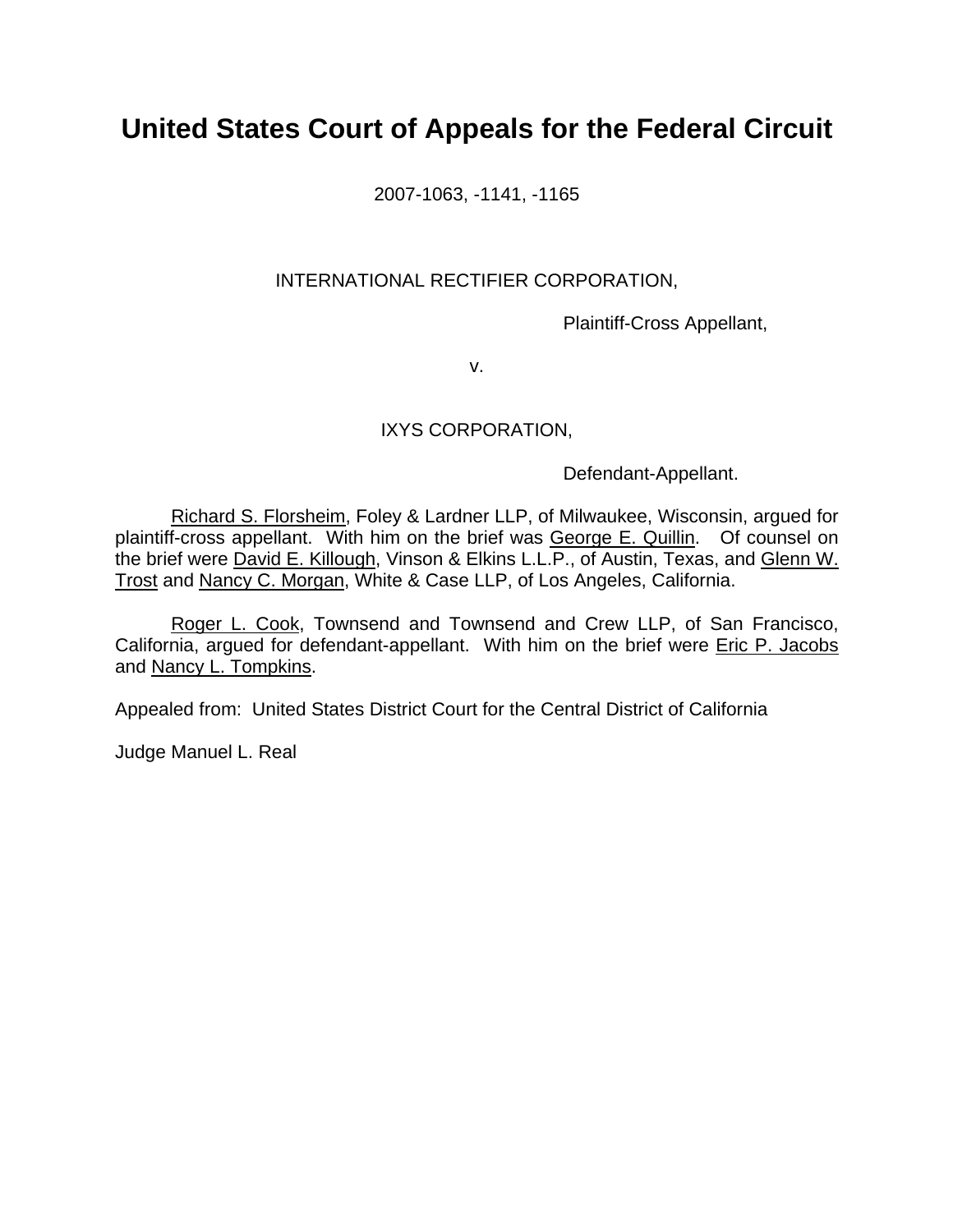## **United States Court of Appeals for the Federal Circuit**

2007-1063, -1141, -1165

#### INTERNATIONAL RECTIFIER CORPORATION,

Plaintiff-Cross Appellant,

v.

#### IXYS CORPORATION,

Defendant-Appellant.

Appeals from the United States District Court for the Central District of California in case no. 00-CV-6756, Judge Manuel L. Real.

DECIDED: February 11, 2008

Before LINN, DYK, and PROST, Circuit Judges.

\_\_\_\_\_\_\_\_\_\_\_\_\_\_\_\_\_\_\_\_\_\_\_\_\_\_

 $\frac{1}{2}$  , and the set of the set of the set of the set of the set of the set of the set of the set of the set of the set of the set of the set of the set of the set of the set of the set of the set of the set of the set

LINN, Circuit Judge.

This patent case comes to us on appeal for a second time. Following our vacatur-in-part and reversal-in-part of a summary judgment of infringement, the district court held a jury trial. IXYS Corporation ("IXYS") now appeals from the resulting final judgment of infringement. International Rectifier Corporation ("IR") conditionally crossappeals, asserting that the district court erred in its jury instructions. Because the judgment of infringement as to each asserted claim is foreclosed either by the combination of our mandate in the prior appeal and the jury verdict or by prosecution history estoppel, we reverse. We dismiss the cross-appeal as moot because the purported error in jury instructions does not affect the final judgment of non-infringement that our decision today requires.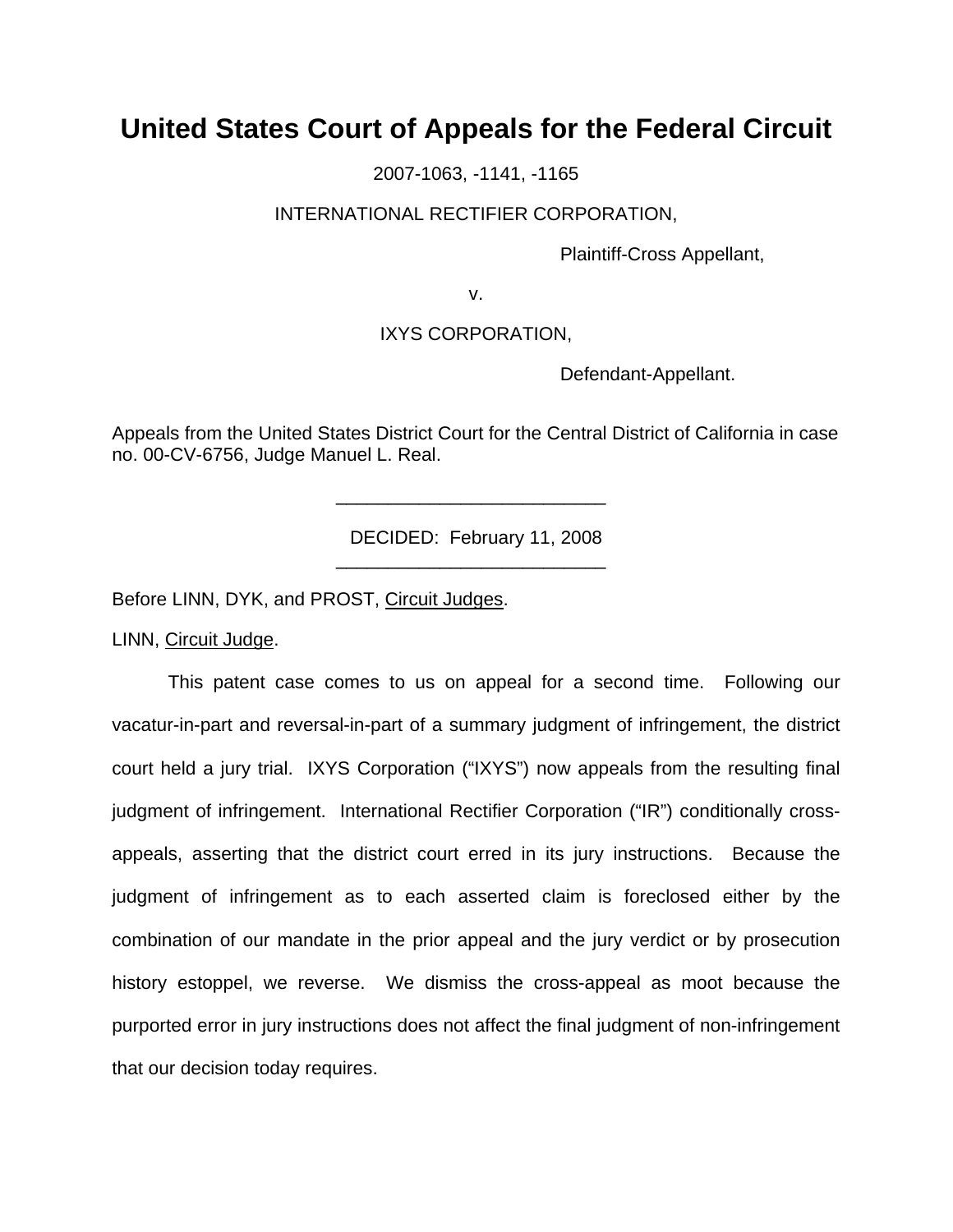#### I. BACKGROUND

A detailed description of the technologies and patent claims at issue may be found in our prior opinion in this case, International Rectifier Corp. v. IXYS Corp., 361 F.3d 1363 (Fed. Cir. 2004) ("IR I"). To summarize briefly, IR asserted against IXYS various claims of three patents, U.S. Patent Nos. 4,959,699 ("the '699 patent"), 5,008,725 ("the '725 patent"), and 5,130,767 ("the '767 patent"). All three patents disclose metal-oxide-semiconductor field effect transistors (MOSFETs). IXYS's accused devices are MOSFETs and insulated gate bipolar transistors (IGBTs). These transistors are manufactured, in part, by doping the surface of a silicon wafer with a pattern of impurities so as to create multiple regions with different electrical properties.

As in the prior appeal, there are three claim terms at issue, each of which relates to the shape and configuration of these regions. One set of claims, found only in the '699 patent, requires that the semiconductor wafer include a "lightly doped" region that is "adjoining" a "region of opposite conductivity type."  $E.g.,$  '699 patent, claim 19 (emphasis added). A second set of claims, with substantially similar claim language across all three patents, requires both a "first base region" of "polygonal" shape and a "first source region" "having the shape of an  $\frac{1}{2}$  annular ring."  $E.g.,$  '699 patent, claim 1 (emphases added). See generally IR I, 361 F.3d at 1367 (quoting claim language in full).

The prior appeal was taken from a set of summary judgment opinions in which the district court held that IXYS's devices infringed all three claim limitations. We articulated revised interpretations of each term. See id. at 1369–74. As to the claims requiring "adjoining" regions, we held that "there can be no infringement," and we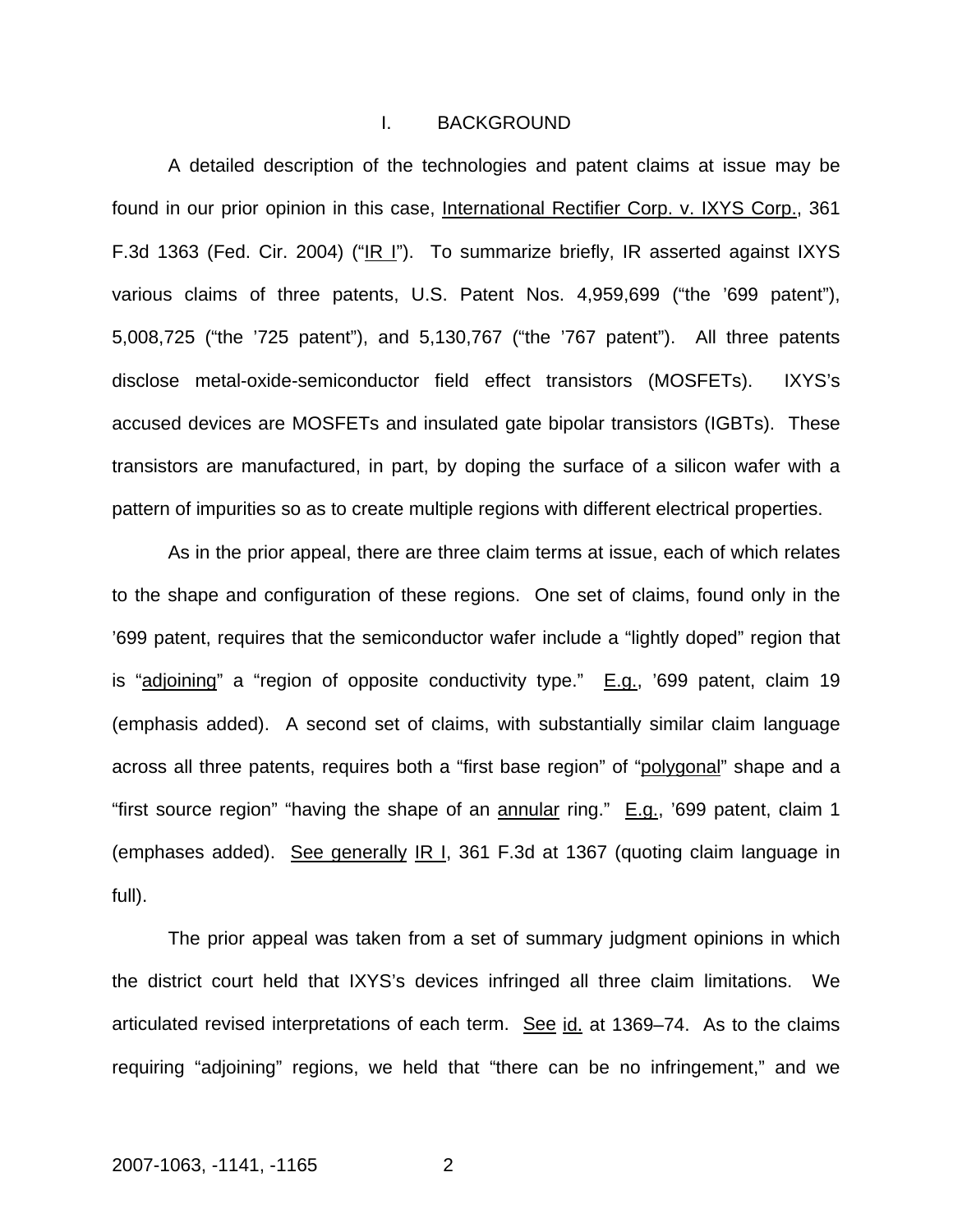reversed-in-part and remanded "with instructions to enter a judgment of noninfringement of these claims in favor of IXYS."  $Id.$  at 1375. As to the remaining disputed claims, we held that there were disputed issues of material fact regarding both the terms "polygonal" and "annular" under the proper claim interpretations, and so we vacated-in-part and remanded for further proceedings. Id.

On remand, the district court concluded that our mandate with respect to the term "adjoining" pertained only to literal infringement, and that it was free to consider infringement under the doctrine of equivalents. The issue was tried to a jury, and the jury found that the accused devices infringe the "adjoining" claims by equivalents.

The district court also submitted to a jury the infringement issues regarding the remaining claims, with one exception. The district court concluded that IXYS had admitted that its accused devices possessed annular source regions as claimed in the '699 patent because, in its Memorandum of Contentions of Fact and Law, filed in April 2001, and in its amended Memorandum of November 11, 2001, IXYS did not list the "annular" limitation as a disputed claim term in that patent. This omission, the court held, constituted an admission under C.D. Cal. Local Rule 16-3.1 (formerly Local Rule 9-5) that survived our mandate in  $IR$  I. The jury was therefore allowed to consider whether the accused devices possessed annular sources only with respect to the claims of the '725 and '767 patents.

The jury considered infringement of the "polygonal" limitation—which, as mentioned, is found in the same set of claims—with respect to all three patents. The jury found that IXYS's accused devices possessed base regions that were insubstantially different from the recited "polygonal" regions and therefore met that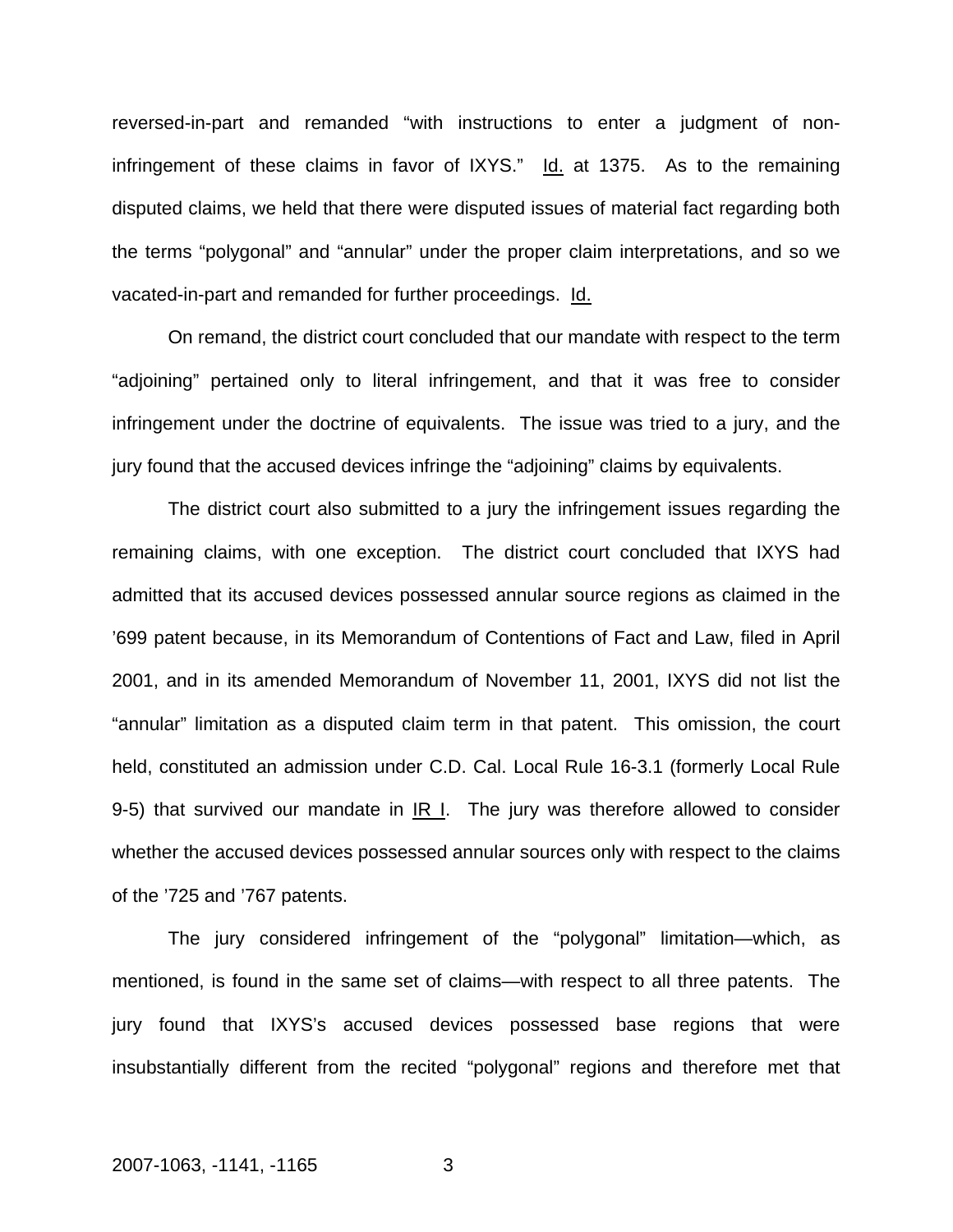limitation under the doctrine of equivalents. The jury found, however, that the IXYS devices did not possess any "annular" source regions. Accordingly, the district court entered a judgment of non-infringement as to the '725 and '767 patents, consistent with the jury verdict, but a judgment of infringement, with concomitant money damages and permanent injunctive relief, as to the '699 patent.

On appeal, IXYS contends that the district court erred with respect to all three claim limitations. First, it contends that it is inconsistent with our mandate in IR I for the court to have considered infringement by equivalents of the "adjoining" claims; in the alternative, it argues that prosecution history estoppel acts as a bar to the finding of infringement. Second, it challenges the district court's decision that IXYS had admitted that its devices possess annular source regions as claimed in the '699 patent; it argues that our prior mandate compelled the district court to treat the "annular" limitation the same way in all three patents. Third, it challenges the district court's decision to admit into evidence scanning capacitance microscopy (SCM) images that purported to show that IXYS's base regions were polygonal. Undisputed expert testimony, IXYS argues, demonstrates that such images are unreliable. Finally, it argues that the district court erred in failing to instruct the jury explicitly that "polygonal" regions may not have rounded corners. In response, IR argues on cross-appeal, conditionally on a decision not to affirm, that the district court erred in failing to instruct the jury that "polygonal" regions may have rounded corners.

#### II. JURISDICTION

Before we turn to the merits, we must first consider a threshold question of our own appellate jurisdiction. See Thompson v. Microsoft Corp., 471 F.3d 1288, 1291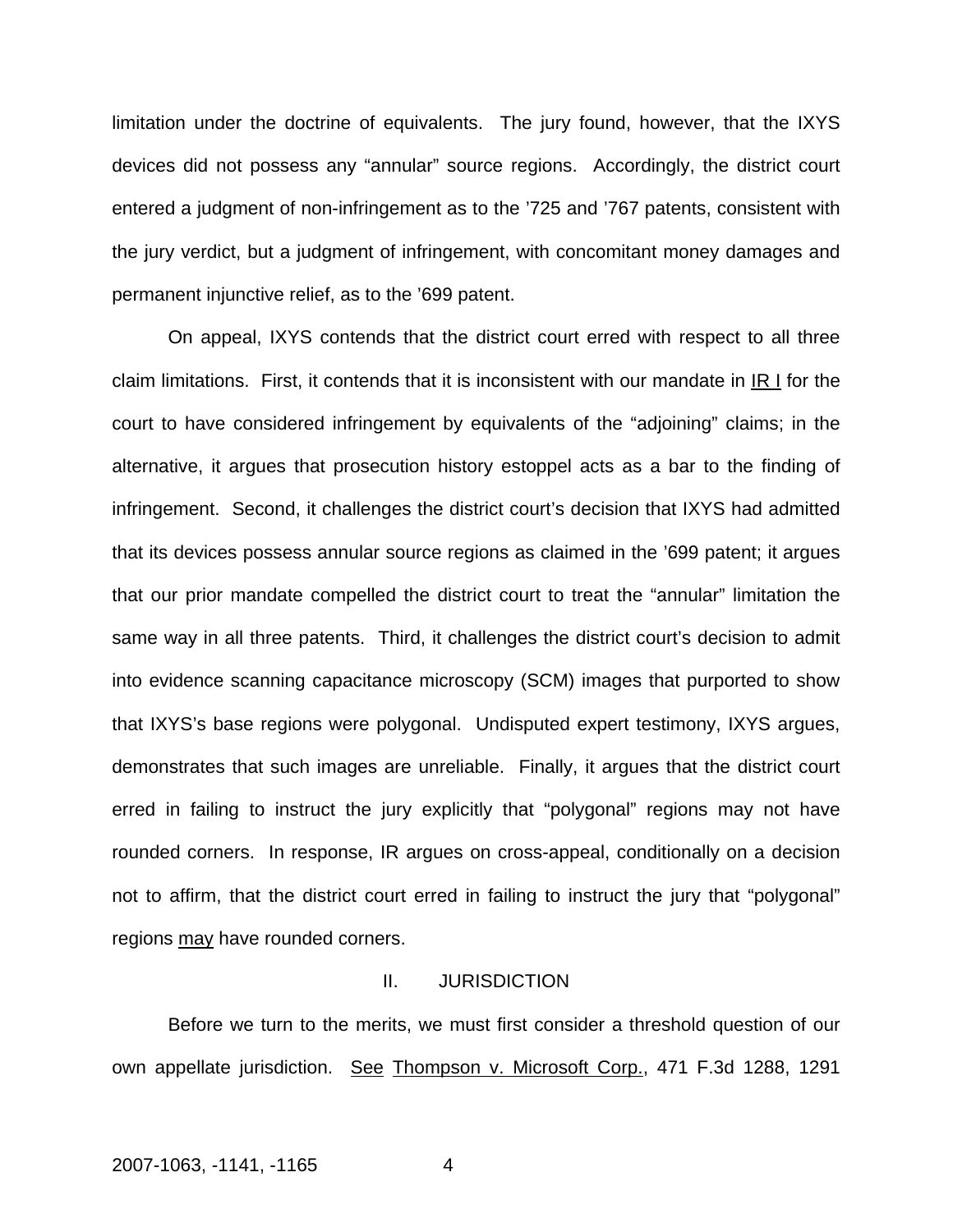(Fed. Cir. 2006). "Whether this court has jurisdiction over an appeal taken from a district court decision is a question of law which we address in the first instance." Pause Tech. LLC v. TiVo Inc., 401 F.3d 1290, 1292 (Fed. Cir. 2005). We apply our own law, not that of the regional circuit, to resolve this question. Id.

It is undisputed that IXYS failed to timely file a document styled as a notice of appeal. However, it is also undisputed that within the thirty-day time period for filing a notice of appeal specified by Fed. R. App. P. 4(a)(1)(A), IXYS filed with the district court a motion to stay the permanent injunction pending appeal. Our jurisdiction thus depends on whether this document qualifies as a notice of appeal.

We conclude that it so qualifies. In **Smith v. Barry**, the Supreme Court held that "[i]f a document filed within the time specified by Rule 4 gives the notice required by Rule 3, it is effective as a notice of appeal." 502 U.S. 244, 248–49 (1992). Under Rule 3, an adequate notice must meet three requirements. It must "(A) specify the party or parties taking the appeal . . . ; (B) designate the judgment, order, or part thereof being appealed; and (C) name the court to which the appeal is taken." Fed. R. App. P.  $3(c)(1)$ . IXYS's motion to stay sets forth all three pieces of information: " $[(A)]$ [D]efendant IXYS Corporation ('IXYS') will, and hereby does, move the Court for an order staying the execution of [(B)] its September 14, 2006, Final Judgment and enforcement of the permanent injunction entered on the same date pending resolution of IXYS's appeal to the  $[(C)]$  Federal Circuit Court of Appeals." Mot. to Stay, Int'l Rectifier Corp. v. IXYS Corp., No. 00-CV-6756 (C.D. Cal. Sept. 28, 2006) (Dckt. No. 720) (emphases added). Under Smith, both IR and the district court were therefore on notice of IXYS's intent to appeal. We thus construe the motion as a notice of appeal.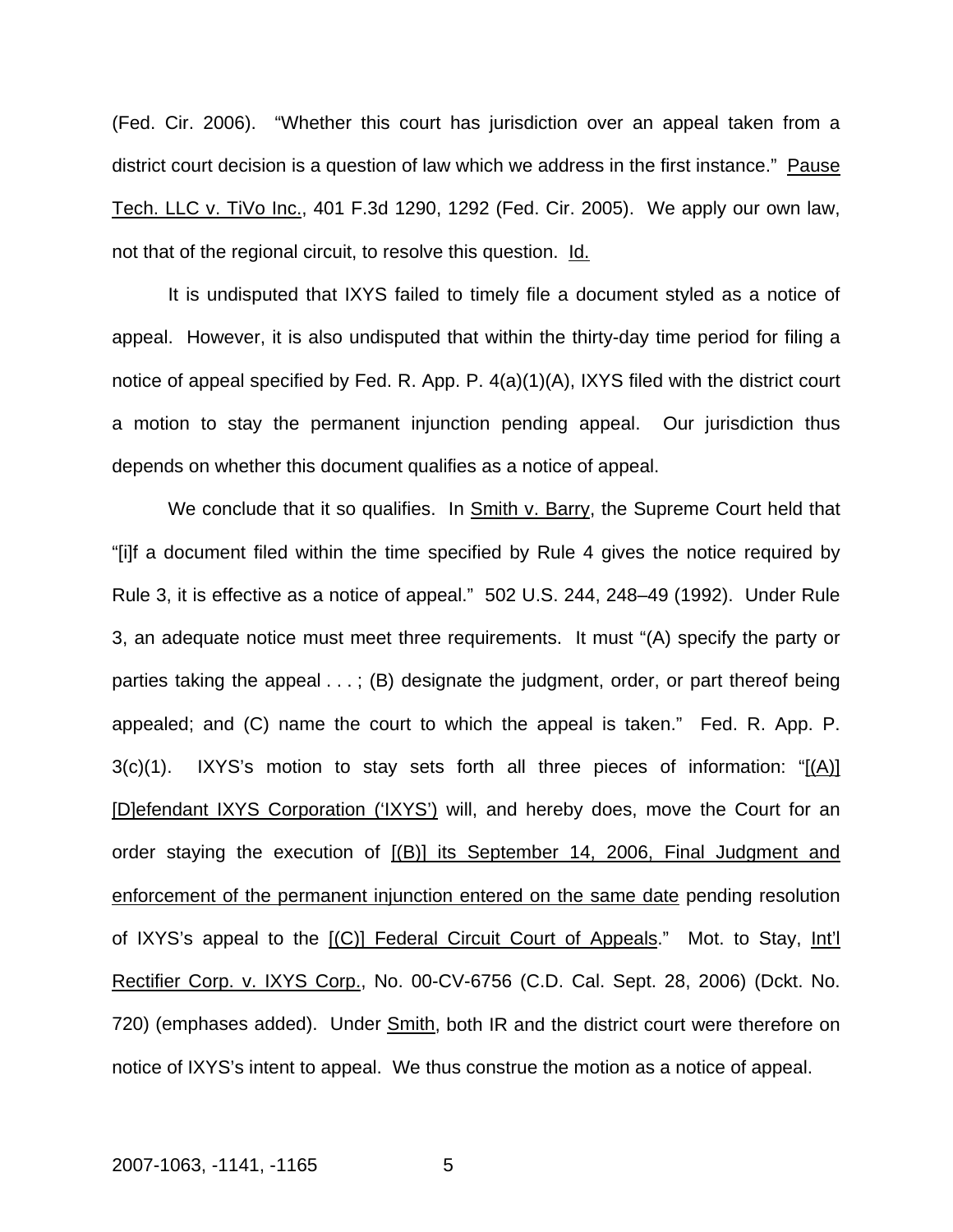Acting through a motions panel, we tentatively came to the same conclusion in our order of January 18, 2007, denying IXYS's stay pending appeal. IR responds, however, that since that time, the Supreme Court's decision in Bowles v. Russell undermines our holding and cabins the leniency required by **Smith.** In Bowles, the Supreme Court emphasized the jurisdictional nature of notices of appeal and held that the jurisdictional rules lack equitable exceptions. 127 S. Ct. 2360 (2007). However, Bowles concerned the timing requirements of Rule 4 rather than the form requirements of Rule 3. Id. at 2362. The petitioner in Bowles had sought and been granted an extension of time to file a notice of appeal from an order denying his petition for habeas corpus relief. Id. Because the district court's order incorrectly set a deadline beyond the fourteen-day window authorized by the relevant statute, Bowles filed his notice of appeal—which undisputedly complied with the requirements of Rule 3, as well as with the deadline purportedly set by the district court—two days later than was authorized by statute. Id. The Supreme Court upheld the court of appeals' dismissal of his appeal for lack of subject-matter jurisdiction. Id. at 2367. This strict application of Rule 4 has no bearing on the issue before us today. As mentioned, IXYS's motion for a stay was undisputedly filed within the time limit for a notice of appeal. IXYS does not seek an equitable exception to a requirement of the rules. Rather, the only question is whether its motion to stay meets the requirements to be a notice of appeal, an inquiry dependent on **Smith** and the language of Rule 3, not **Bowles** or Rule 4. It does.

Accordingly, we have jurisdiction, and we proceed to the merits.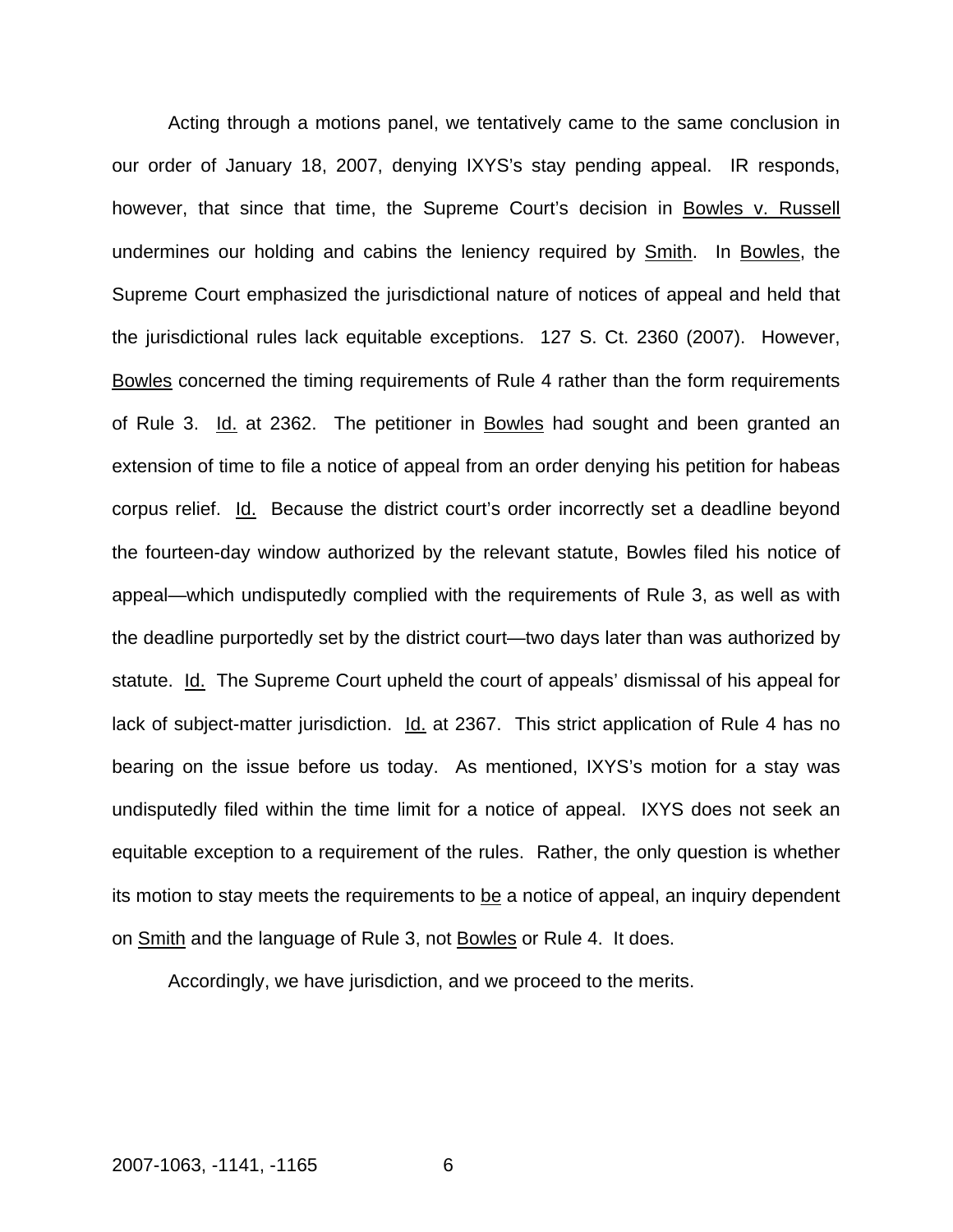#### III. ANALYSIS

#### A. "Adjoining" Claims

IXYS contends that the district court overstepped its authority under our mandate in  $IR$  I when it conducted a jury trial as to infringement under the doctrine of equivalents of the claims containing the "adjoining" limitation, i.e., independent claim 19 and dependent claims 22, 24, and 27 of the '699 patent. In the alternative, it argues that IR is foreclosed by prosecution history estoppel from resorting to the doctrine of equivalents. Because the latter argument is squarely presented for the first time and its resolution may affect future cases, we conclude that the most prudent course of action is to decide the case on this basis. In so doing, we expressly decline to decide the scope of our prior mandate with respect to the doctrine of equivalents.

"[P]rosecution history estoppel limits the broad application of the doctrine of equivalents by barring an equivalents argument for subject matter relinquished when a patent claim is narrowed during prosecution." Conoco, Inc. v. Energy & Envtl. Int'l, L.C., 460 F.3d 1349, 1363 (Fed. Cir. 2006). "[W]e review issues relating to the application of prosecution history estoppel de novo." Id. at 1357.

During the prosecution of the '699 patent, IXYS argues, IR added the "adjoining" limitation in order to overcome rejections under 35 U.S.C. § 112, paras. 1–2. IXYS argues that the examiner rejected claim 43 (which later issued as claim 19) because the applicants claimed, but failed to disclose, an IGBT mode of operation for the device. The addition of an "adjoining" limitation, in IXYS's view, limits the claimed structure to one that can operate as a MOSFET, and prosecution history estoppel therefore applies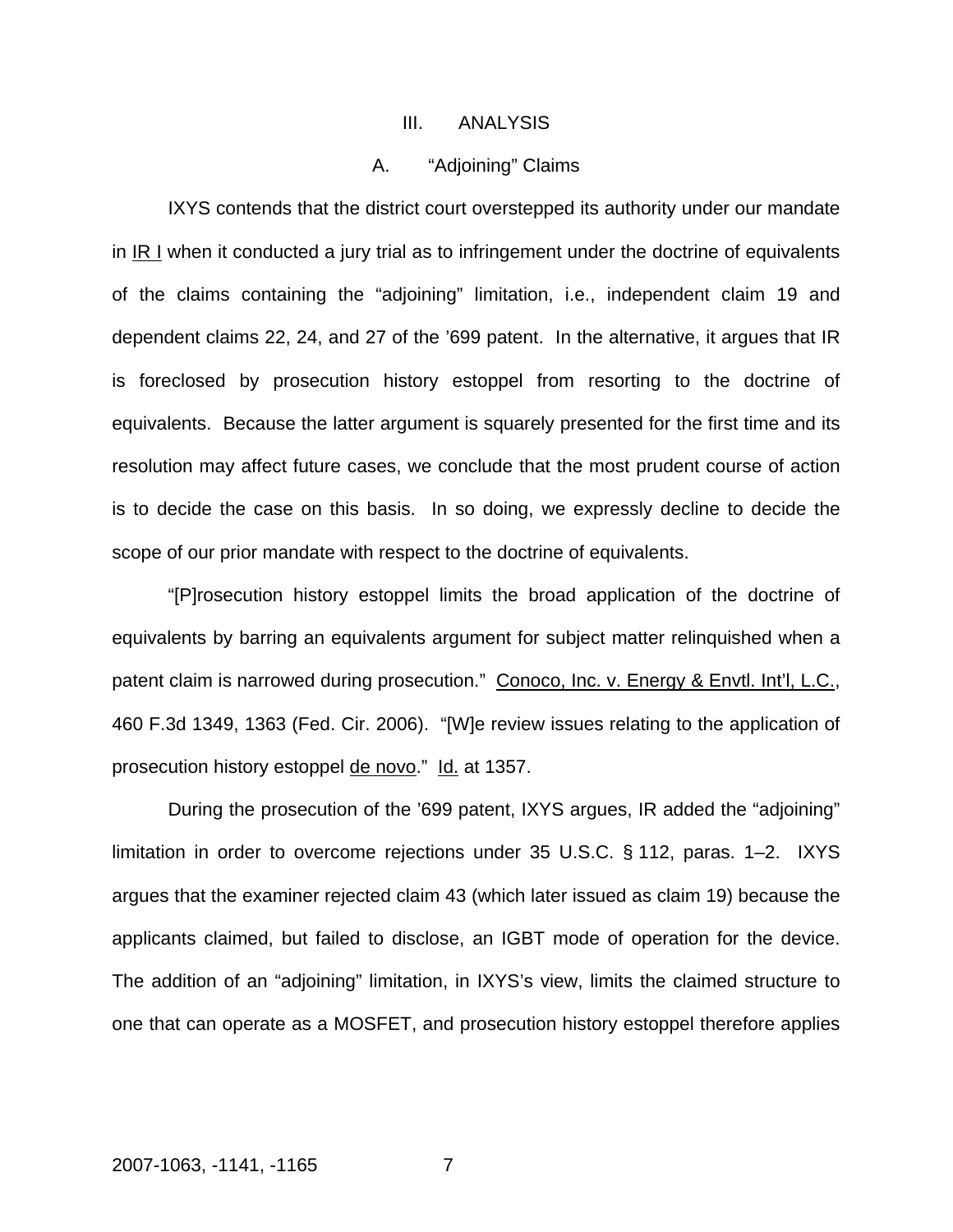to prevent claim 19 and its dependent claims from reaching IGBTs under the doctrine of equivalents.

IR makes two arguments in response. First, it asserts that prosecution history estoppel does not apply to its addition of the term "adjoining" because the resulting change in claim language was broadening, not narrowing. The claims, IR argues, are directed to structure rather than function, and the "adjoining" limitation simply clarified what structure was claimed. Second, IR argues that prosecution history estoppel does not apply because the amendment in question is only tangentially related to the asserted equivalent. See Festo Corp. v. Shoketsu Kinzoku Kogyo Kabushiki Co., 535 U.S. 722, 740 (2002) ("There are some cases . . . where the amendment cannot reasonably be viewed as surrendering a particular equivalent. . . . [T]he rationale underlying the amendment may bear no more than a tangential relation to the equivalent in question.").

We agree with IXYS that these arguments fail. As to IR's first argument, IR is correct that the amendment broadened the claim in certain respects—for instance, it eliminated the requirement that the "conductive electrode" at the bottom of the wafer be "coupled" to the drain conductive region, a requirement that the examiner described as

<span id="page-8-0"></span> $\overline{\phantom{a}}$  The relevant text of the claim, before and after amendment, is as follows, with deletions and additions indicated:

<sup>...</sup> a drain conductive region remote from said common region and separated therefrom by said relatively lightly doped major body portion; said wafer including a further region of opposite conductivity type adjoining said lightly doped major body portion; and an electrode coupled to said further region having a support body for supporting said lightly doped major body portion; said support body being of said opposite conductivity type; and a conductive electrode formed on the surface of said support body disposed opposite to said lightly doped major body portion; said conductive electrode coupled to said drain conductive region.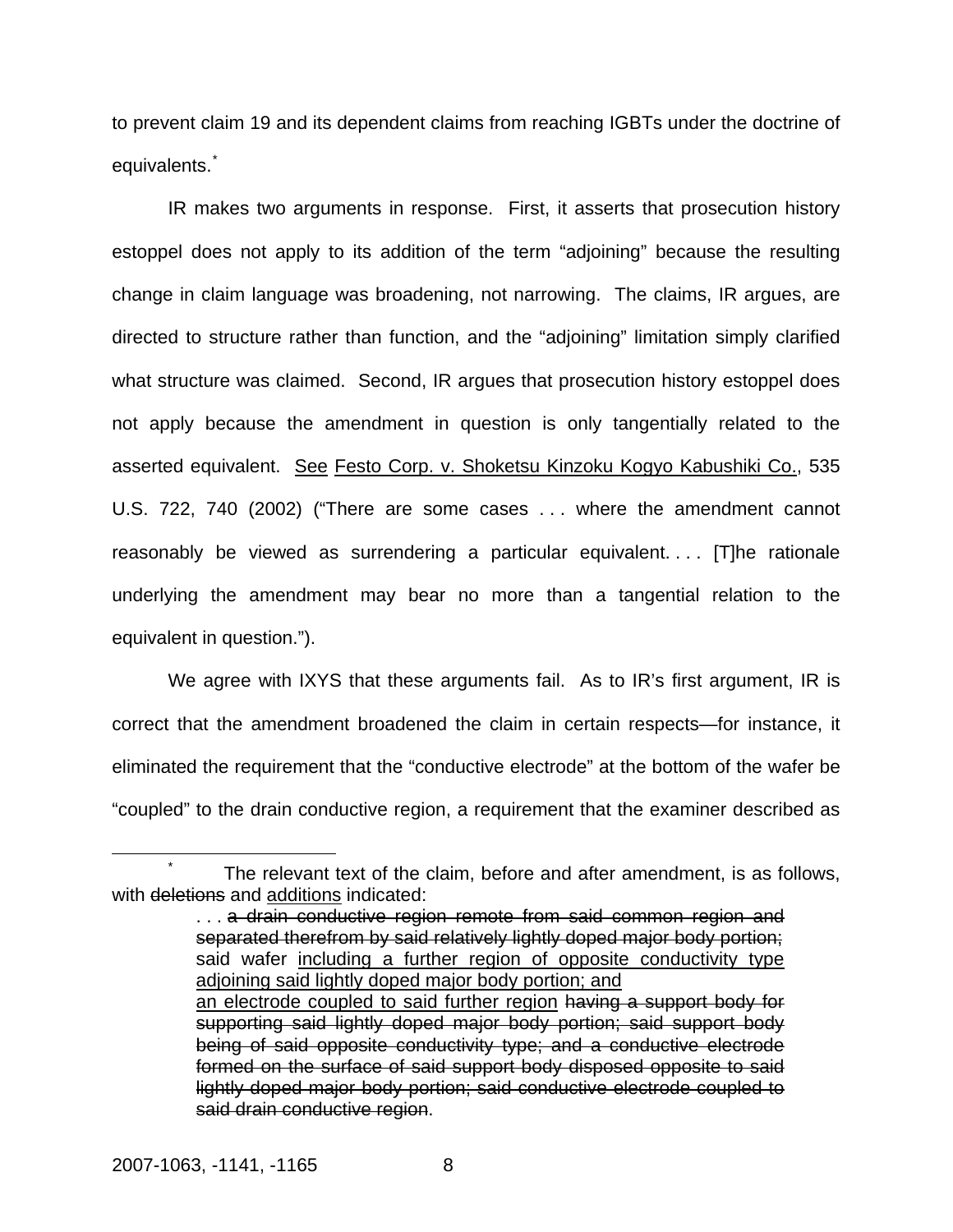"unsupported by neither [sic] the technology nor the specification." At the same time, however, IR chose to introduce the term "adjoining." This term excludes structures that might have been covered by the original claim language, because the "support body" of the old claim—apparently the "further region of opposite conductivity type" of the amended claim—was only required to "support[] said lightly doped major body portion," not necessarily to touch it. The amendment therefore narrowed the scope of the claim, at least with respect to the addition of the term "adjoining." Under such circumstances, IR cannot argue that the amendment was broadening merely because it eliminated some claim limitations.

As to IR's second argument, we disagree with IR that the purpose of the amendment was tangential to the asserted equivalent. It is true that the reason given by the examiner for the rejection was that not all of the limitations in the original claim 43 were supported by the specification, and that IR overcame the rejection by amending the claim to contain only the structural limitations disclosed in the text of the specification and the drawing that became '699 patent figure 8. In this regard, IR is correct that the claim is not necessarily limited to a particular mode of operation, but rather covers a particular structure that, in practice, may or may not function in unexpected ways. However, IR's decision to claim that structure using the limiting term "adjoining," whether or not required to overcome the rejection, cannot be described as only tangentially related to the equivalency of a structure with non-adjoining regions. With the amended language, IR recited precisely the structure it disclosed, and thereby overcame the examiner's § 112 rejection. See Schwarz Pharma, Inc. v. Paddock Labs., Inc., 504 F.3d 1371, 1377 (Fed. Cir. 2007) ("The fact that the inventors may have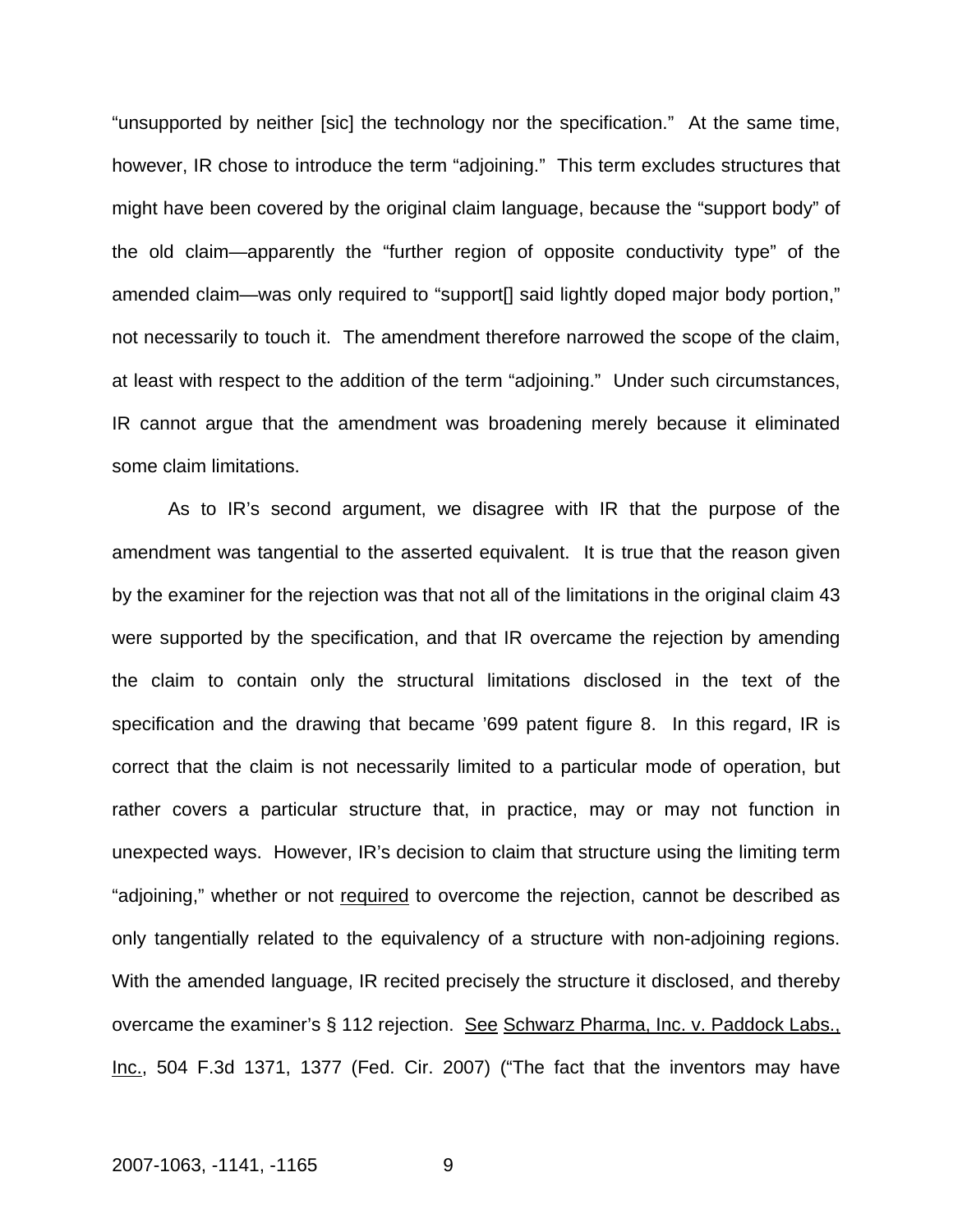thought after the fact that they could have relied on other distinctions in order to defend their claims is irrelevant and speculative . . . .").

Accordingly, we hold that prosecution history estoppel bars IR from asserting infringement of the "adjoining" limitation under the doctrine of equivalents, and we reverse the district court's entry of judgment as to the "adjoining" claims.

#### B. "Annular" and "Polygonal" Claims

The remaining claims on appeal also present issues of the interpretation of our mandate. As mentioned above, IR argued to the district court on remand, and reiterates on appeal, that IXYS is precluded from contesting the presence of annular source regions in its accused devices because it failed to contest that claim limitation in the submissions required under the Central District of California's Local Rules. Indeed, IR describes IXYS's conduct with regard to this claim limitation as "non-compliance" with the rules, and implies that the district court's decision to enter judgment against IXYS on this issue amounts to a discretionary sanction.

We disagree with IR because it raised, and we rejected, the same issue during the last appeal. "[O]nce a case has been decided on appeal, the rule adopted is to be applied, right or wrong, absent exceptional circumstances, in the disposition of the lawsuit." Gindes v. United States, 740 F.2d 947, 949 (Fed. Cir. 1984) (quoting Schwartz v. NMS Indus., Inc., 575 F.2d 553, 554 (5th Cir. 1978)). In its brief as appellee in  $IR$  I, IR specifically raised, as an alternative basis for affirmance, the argument it reiterates today that IXYS had failed to contest the presence of "annular" source regions with respect to the '699 patent. Br. for Appellee IR at 25-26, IR I, 361 F.3d 1363 (Nos. 02-1414, 02-1554) (filed Nov. 27, 2002). IXYS responded by describing this technical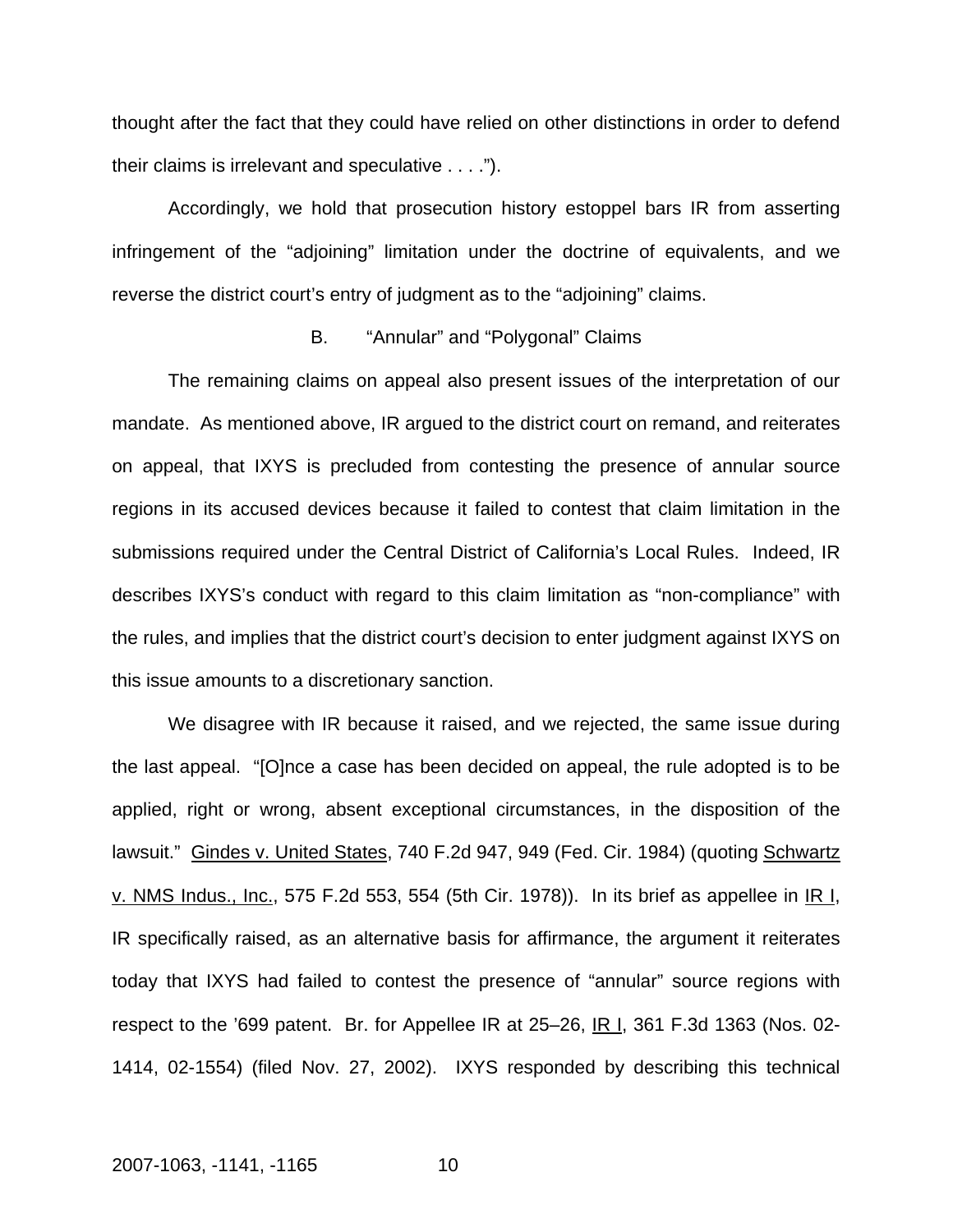argument as "sophistry," because it was undisputed that the term "annular" has the same meaning in all three patents. Repl. Br. for Appellant IXYS at 12 n.14, IR I, 361 F.3d 1363 (Nos. 02-1414, 02-1554) (filed Dec. 16, 2002).

In  $IR$  I, we explicitly vacated and remanded as to the "annular" limitation found in all three patents, including the '699 claims that IXYS allegedly failed to contest. IR I, 361 F.3d at 1375 ("Because factual issues exist as to whether IXYS's devices include the 'polygonal' and 'annular' limitations of the claims, as properly construed, we vacatein-part the district court's grant of partial summary judgment of infringement in favor of IR that IXYS's devices infringe claims 1, 7–8, 20, 23, 25–26, and 28–29 of the '699 patent; . . . and remand the same for consideration consistent with this opinion."). In so doing, although we did not discuss the issue explicitly, we necessarily rejected all of IR's procedural arguments as to why the "annular" limitation should be treated differently in the three patents-in-suit. See Exxon Chem. Patents, Inc. v. Lubrizol Corp., 137 F.3d 1475, 1478 (Fed. Cir. 1998) ("[I]n some cases issues not explicitly addressed by an appellate court may nonetheless be decided by necessary implication."). IR presents no argument as to why we should find exceptional circumstances and revisit this issue.

Accordingly, we conclude that our mandate in  $IR$  I required the district court to treat the "annular" limitation the same way as to the '699, '725, and '767 patents. The jury verdict of non-infringement as to the "annular" limitation of the '725 and '767 patents carries over to the corresponding limitation in the asserted claims of the '699 patent and compels a judgment of non-infringement of that patent, just as of the other two.